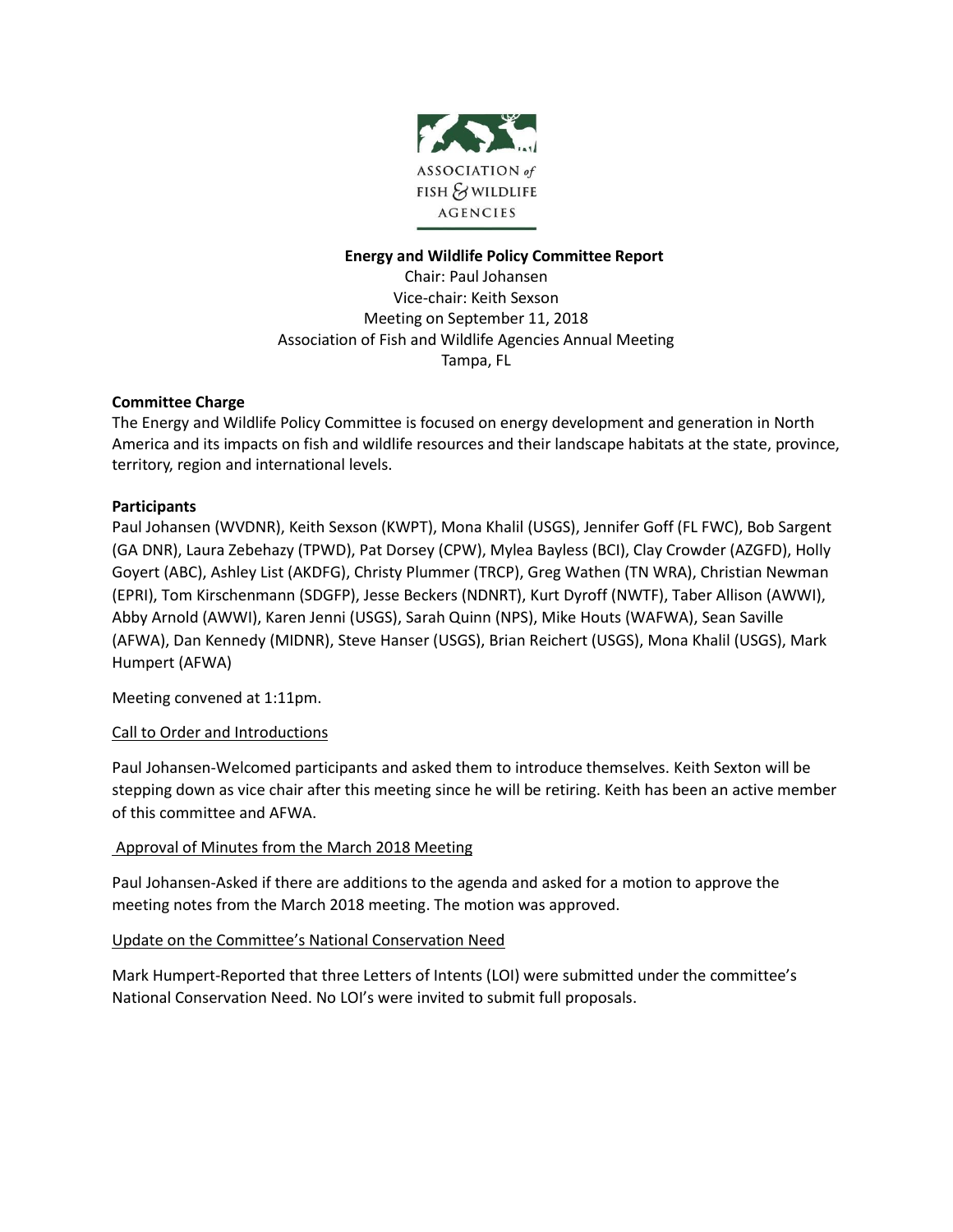# State Roundtable

Florida (Jennifer Goff)-There has been a big push for solar, 10 to 20 thousand acres. This is a new issue so the agency started a series of studies and contributed funding and staff to look at avian mortality and post construction impacts to gopher tortoises. This is an important issue in Florida.

Tennessee (Greg Wathen)-We are working on a regional southeast adaptation strategy to identify future energy needs and potential impacts. Some states have a lot of solar development potential in the southeast. The Southeast Conservation Adaptation Strategy is looking out to the year 2060. The Southeast is the fastest growing region in the US and there is a need to determine the sources of power in the future.

Texas (Laura Zebehazy )-We have not had a lot of luck engaging with the energy industry in the past. The American Exploration Council reached out to us and we gave them a presentation about the Recovering America's Wildlife Act. It was a great meeting and resulted in a field trip two weeks ago to see production in the Permian Basin. The meeting ended with agreement to do quarterly or semi-annual meeting so we can engage before there is a problem. Currently we don't engage until there is a spill or an endangered species issue.

Georgia (Bob Sargent)-We are keeping an eye on offshore and inshore wind. Nuclear power is not a big issue. Our agency mainly focuses on transmission lines. Solar is the big issue.

Colorado (Pat Dorsey)-We are negotiating a new MOU with BLM to identify corridors and mitigation. This has changed how we work with BLM.

Oregon (Davia Palmeri)-Solar is booming and lots of wind permits have not been made. If a project is under 12 acres, jurisdiction goes to the county. Above that level the state energy department has jurisdiction. We are seeing small project grouping. The Department of Energy is considering making exceptions for side-by-side projects. We are considering cumulative effects. We are looking for language that has worked in other states.

Arizona (Clay Crowder)-We have population clusters and are seeing an increase in transmission sites to California. Arizona great solar potential. We have developed a relationship with the transmission industry. We have no regulation of solar but have identified conservation opportunities. There is a trend for increasing transmission.

South Dakota (Tom Kirschenmann)-Wind power is a consideration in the eastern part of the state with prairie potholes and prairies. We have been involved with several projects with the state utility commission. We provide recommendations but are not used. We have been tasked with looking into creating a mitigation policy. We will finalize next month and present to the public utilities commission and incorporate into the permitting process.

West Virginia (Paul Johansen)-Interstate gas transmission lines are going through the state. We've come up with an innovative way to encourage voluntary mitigation. It has been a very collaborative effort. There has been some public opposition, but it has been successful to date in bringing in \$27M for core forest habitat. We entered into arrangement with the Conservation Fund to hold money. Most of the funds will be spent on land protection and management to address impacts to core forest habitat. This is new and exciting.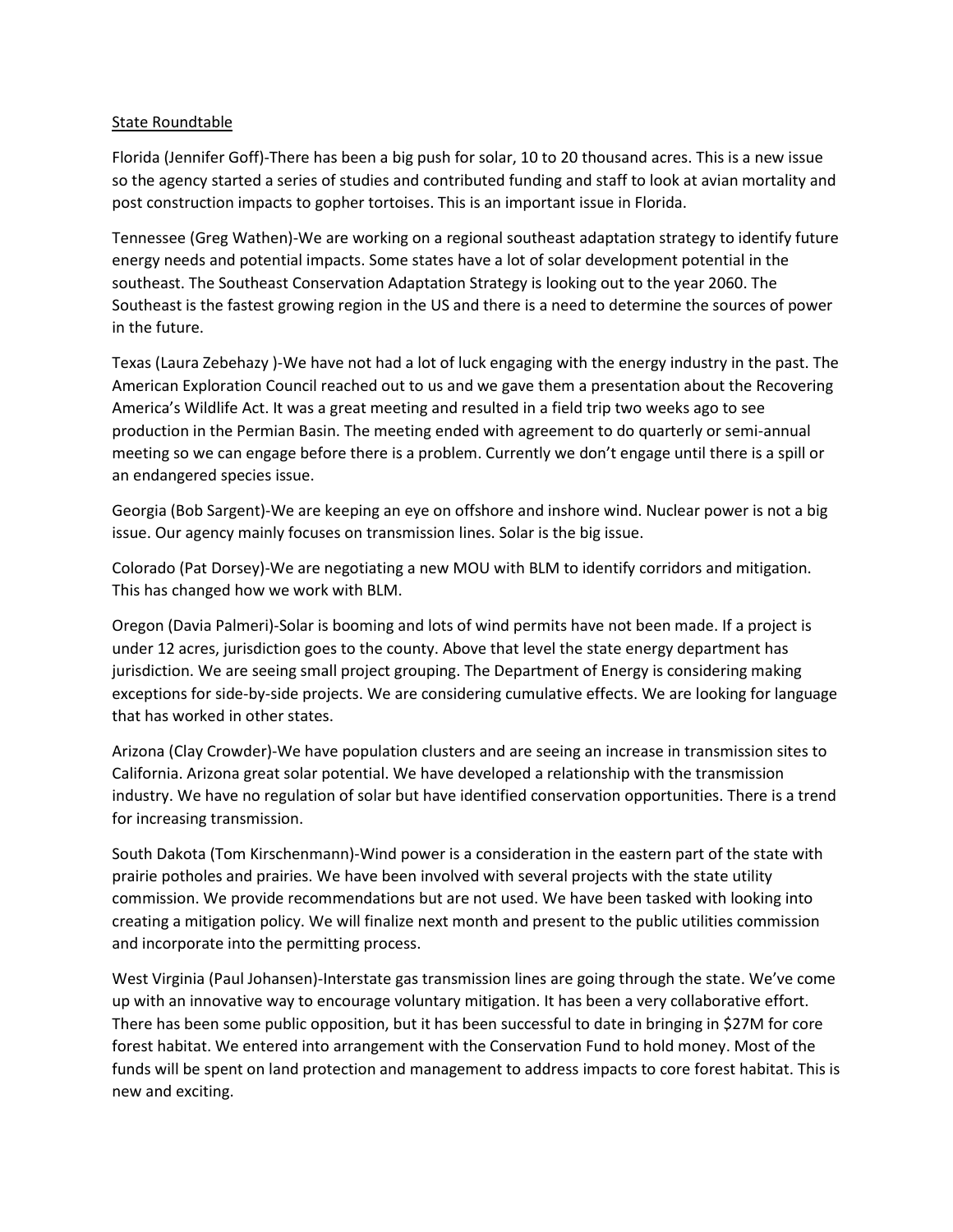National Park Service (Sarah Quinn)-We have a vacancy for an energy specialist to work on mitigation.

Pau Johansen-I'm impressed by the range of issues the states are dealing with. I find it helpful to hear from folks.

#### Recovering America's Wildlife Act & Alliance for America's Fish and Wildlife (RAWA)

Sean Saville-The dedicated funding bill in the US House of Representatives has 90 co-sponsors. We are seeking bipartisan support. We will be working with the House Natural Resources Committee. A Senate bill was introduced in July by Senators Risch, Manchin, Alexander and Heitkamp. Senators Hoeven and Peters have added their names as co-sponsors. We are working with staff from relevant committees. The bills would redirect \$1.3 billion in funding from oil and gas extraction to implement State Wildlife Action Plans. We have a great coalition with legislative capacity. Supportive resolutions have been passed in 27 states. We are seeking letters of support from stakeholders and partners. The energy sector has been an ally. The Restore Our Parks bill will get a hearing on Thursday. We are tracking it because it is being fast tracked and is a top priority of Secretary Zinke. To protect habitats you also need RAWA, people go to parks to see wildlife, so there is a connection. We are keeping close eyes on this. We've received good media coverage through opinion pieces and articles. Texas has been doing a great job with media. We appreciate the states getting information out to the media. We want to leverage opinion pieces in the next several weeks. If you know energy partners who are willing to work on this, let me know. USA TODAY digital content was used on social media and highlighted a species of greatest conservation need in each state. Ducks Unlimited produced a 15 second video. We have had requests for downloadable resources. Next steps are to advance legislation before the mid-term elections and advocate for permanent and dedicated funding. We will continue to get high visibility pieces out. The State of the Birds Report from Cornell and NABCI will highlight funding. Our website has an action portal. I am happy to travel and speak at a conferences.

Davia Palmeri-Are energy companies helping?

Sean Saville-Shell, Hess, American Petroleum Institute, renewable and smaller companies are helping but we could use more.

Sara Quinn-Have you had to shift positions because of changes to Administrative policies like mitigation?

Sean Saville-This is a good message, prevention will eliminate the need for a regulatory approach.

Mike Houts-At WAFWA there has been a decline in voluntary activities because the regulatory stick may be disappearing.

Curt Dyroff-What are the differences between the House and Senate bills?

Sean Saville-The Senate bill does not include dedicated funding. The House bill is the gold standard.

Sara Quinn-Have you had to deal with how this could increase energy development or mitigation.

Sean Saville-Market forces influence development. We are not advocating for increased development. These bills are not tied to new leasing.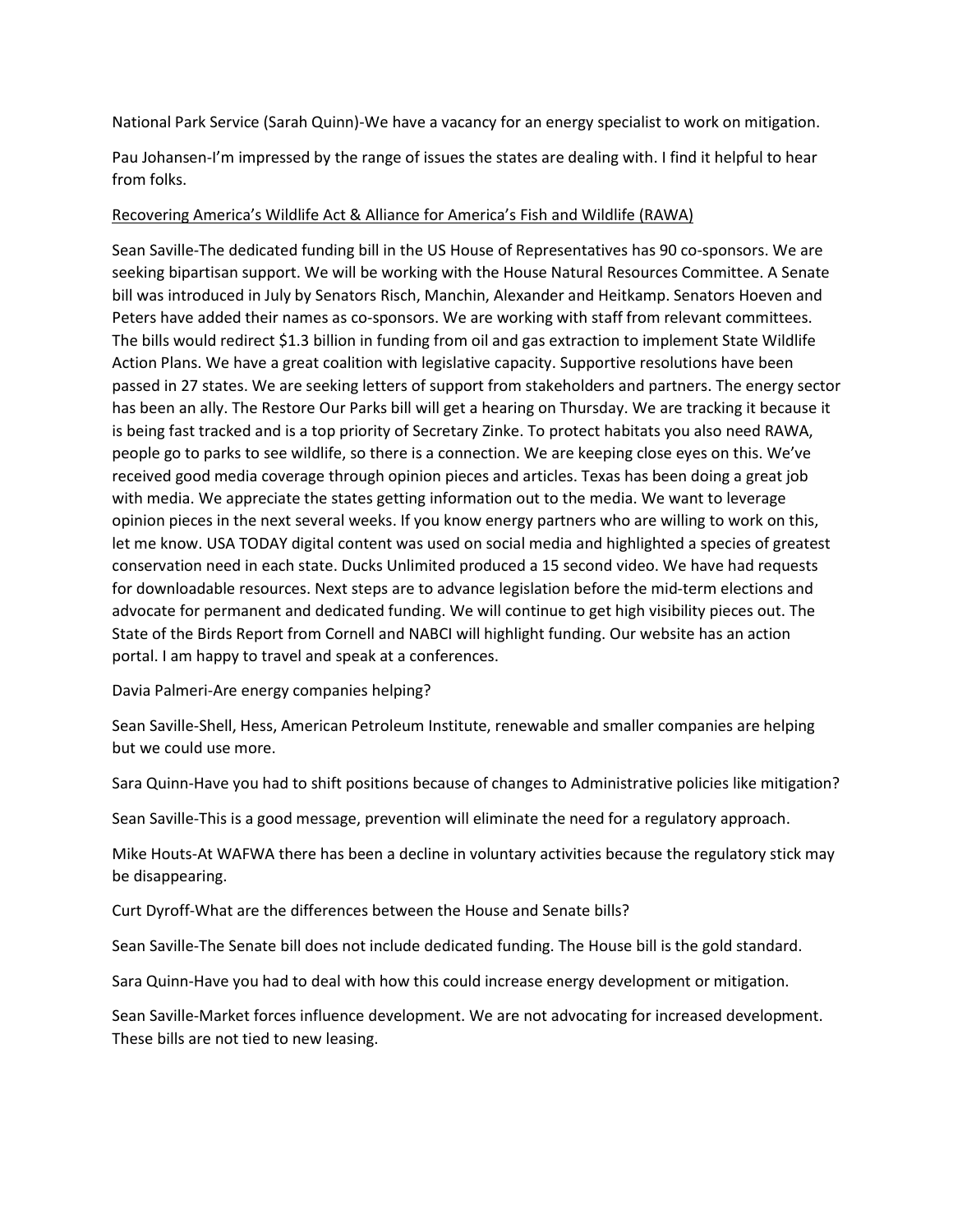# Update on USGS Energy Development and Fish and Wildlife

Mona Khahil-I have distributed an annual report on USGS energy and wildlife research. USGS is the science agency for the Department of Interior to deliver data to partners. There are forty cooperative research units and 16 science centers. My job is to pull together science on energy. The report includes a map of research study locations. We have developed a wind energy interactive map that shows all the wind turbines in the country. There are currently 57,000 turbines on the landscape. Raptor impacts are an area of concern. We are studying condor behavior, we learned the raptors stay away from rugged terrain. We may need to change eagle survey methodology. We are tracking seabirds offshore and are developing devices for diving ducks to track movements with more precision. We developed a new whooping crane migration corridor map. North American Bat and the US Wind Turbine database let us see where there may be data that can be shared. Bats are an important issue and we are trying to determine why bats approach turbines. The National Renewable Energy Lab (NREL) is testing UV light on turbines. We are trying to determine if bat movements can be detected ahead of time. Can NEXRAD be an alert system? The generalized mortality estimator will help us make better estimates of bat mortality. The SMART energy development tool is in the works. On the east coast we are looking at Marcellus shale development and stream vulnerability. We have been doing Louisiana waterthrush research in West Virginia and hydroelectric dam management. One hundred thirty research projects are included in the report.

Paul Johansen-Who will be conducting Genex training and who is the audience?

Mona Khahil-The details of the training are being worked out. We will hold a training session at the wind and wildlife research meeting.

Tabor Allison-We are planning training for a wide variety of audiences including states, federal agencies and consultants.

Paul Johansen-If you could share information with Mark then we can send to the states.

Davia Palmeri-Where is the wind energy map and how often is it updated?

Mona Khahil-You can find it by searching "wind energy database". The database will be updated quarterly.

Abby Arnold-Do you have a list of projects?

Mona Khahil-We will have a list after funding decisions are made. If you click on a wind turbine you can see information about the turbine.

Bob Sargent-There is not much in the report about solar.

Mona Khahil-We are doing research on solar. We are examining bird flight patterns around solar. We are also examining the lake effect, does a solar field look like lakes to a bird. This might lead to technology that makes the panels less attractive. NREL is doing work on pollinators too. We are working in Minnesota to make wind more pollinator friendly.

Abby Arnold-The National Wildlife Federation is doing a project to see if we can have habitat under solar arrays.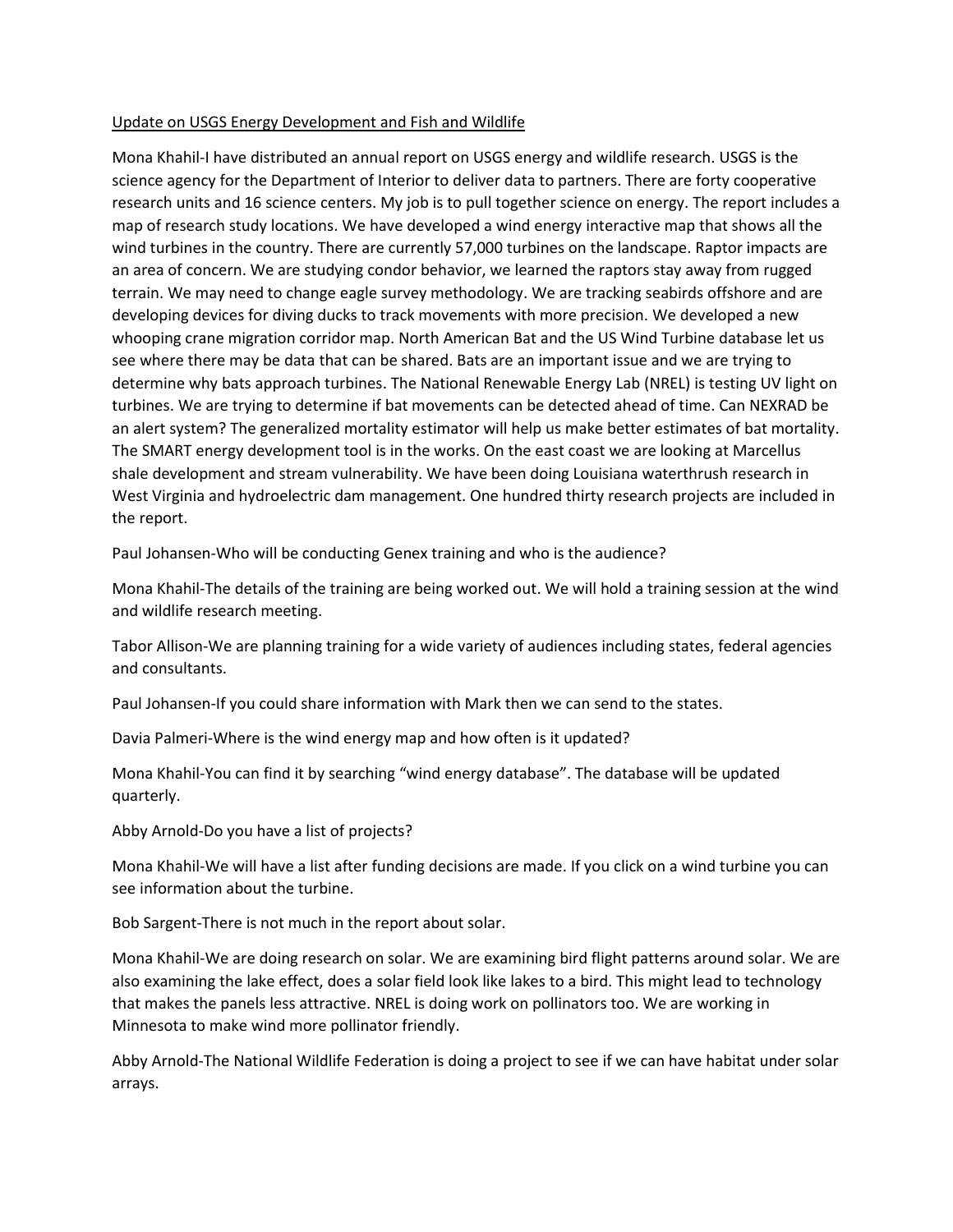Jennifer Goff-Florida is looking at that too, but we don't want to attract.

#### AWWI 10-Year Anniversary, AWWIC Database and Wind Wildlife Research

Abby Arnold-AFWA is on the Board of AWWI and Paul currently serves as the representative. Our mission is to promote development of wind while protecting wildlife. The program includes assessing risk, developing solutions and enabling application. We have a list of published research. This is a big year for us, our 10-year anniversary. Our website has a report that includes a summary of what we know about wind and wildlife. We do targeted webinars and workshops and am piloting a work shop in New Mexico Oct 2-3. We are working with 29 states and maintain an email list. We will partner with anyone with ideas and resources. We are hosting a wind research meeting, and everyone is welcome to attend. We will have a celebratory event at the research meeting. The biggest question in wind is data-what do we know? Dr. James Walker had a vision to create a database. We want to know the states' needs.

Tabor Allison-The American Wind Wildlife Information Center (AWWIC) is a pilot project. If we provide a place for confidential data, can we analyze data to improve our ability to predict risk? We are focused on post mortality using private data. The data are anonymized, and we have associated data and details for data. Data is being added to the database all the time. One of the big questions is how representative are the data. Public data is regionally skewed. Data in some jurisdictions is public and data in other areas is not. The estimate of bat fatality from data in our database was a medium of 2.7 bats per MW per year with a range of 0-50. Fatalities are highest in the northeast and lowest in the Pacific region. We compared bat fatalities and bird fatalities. There is not as much variation for birds across regions compared to bats. There are 190 studies of mortality on bats. Hoary, silver-haired and eastern red bats make up the majority of bat mortality. We collect data by ecoregion. The tri-colored bat is warranted for listing and there may be differences in risk or exposure by region. Major takeaways are do we have enough data in the database and representation matters? The standardized estimator will provide more accurate fatality estimates. We will rerun the data in the database using the new estimator. Next steps are to do a bat technical report and outreach and produce a whitepaper on bats.

Christy Plummer-Are you getting all the data from companies?

Tabor Allison-We have agreements and they provide all data past and future.

Mylea Bayless-You did a good job getting the data for the database. It is not perfect but is so much better than where we were. This will make companies more comfortable with secondary sharing. It will create a better environment.

Tabor Allison-This is evolutionary. We needed to start by getting companies to share data.

Sarah Quinn-Are you seeing better standards for data and monitoring?

Tabor Allison-Yes, we encourage states to do new analysis with their own data.

Davia Palmeri-Will you be able to break this down by turbine height or turbine age?

Paul Johansen-Congratulations to AWWI on your 10-year anniversary.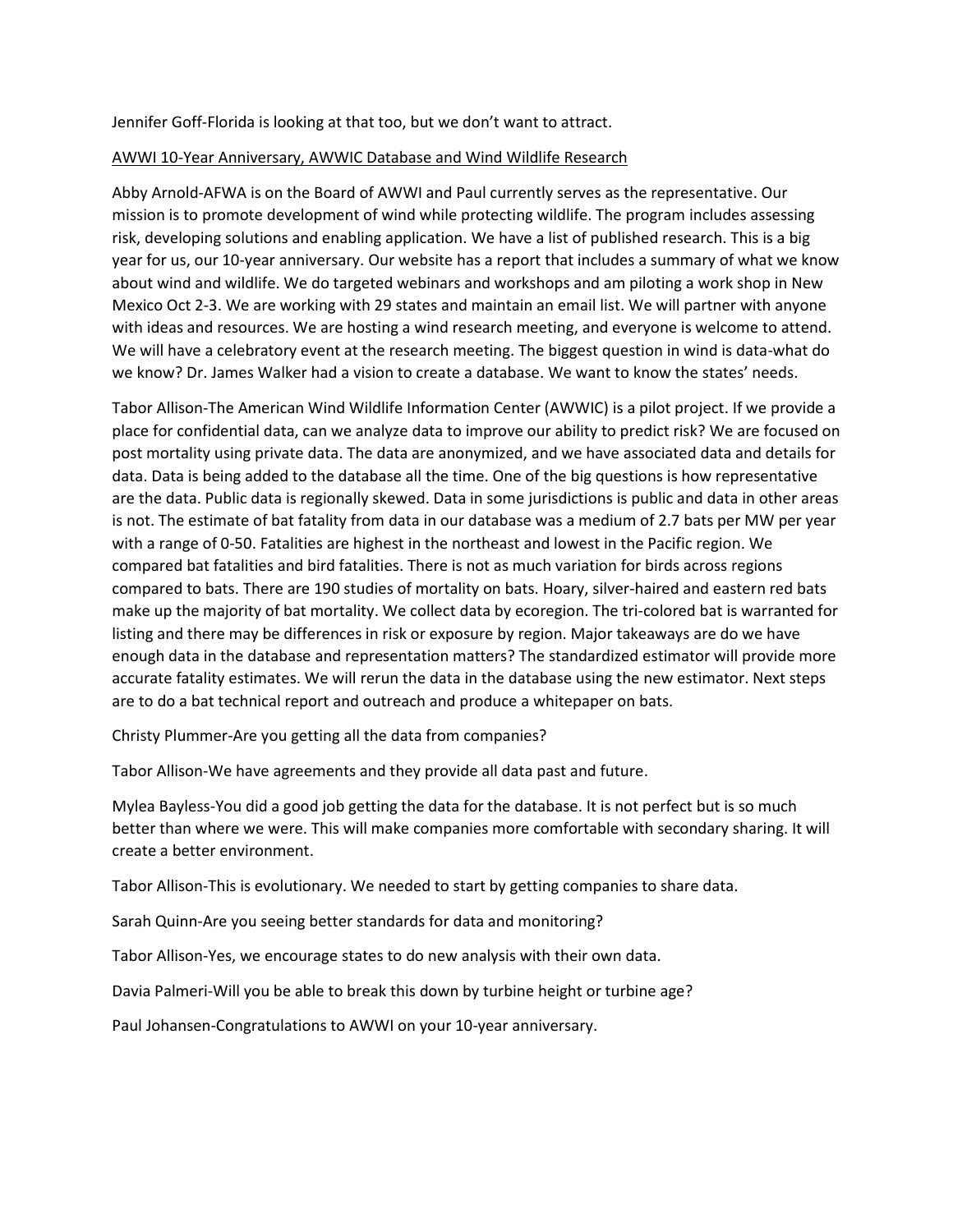# Enhancing Working Agricultural Lands and Wildlife Habitat near Energy Sites in North Dakota

Jesse Beckers-The Badlands Advisory Group was formed in August 2016 after a stakeholder assessment detailing perceptions of oil development. We set goals to improve grazing lands. We submitted a grant request from the outdoor heritage fund for \$2M. In the State Wildlife Action Plan over one hundred species of greatest conservation need were identified. Landscape restoration through burning, infrastructure and restoration activities were identified. We did landscape reclamation of unbonded sites to convert reclaimed areas into productive grasslands. We created nature sites in Watford City. We talk a lot about science and research and wanted to show the importance of finding common ground.

Paul Johansen-This is a great example of working with partners.

# Bat and Wind Energy Cooperative Research Priorities

Mylea Bayless-The Bat Wind Energy Cooperative (BWEC) was formed in 2003 as a collection of experts to address emerging threats to bats. We focused on how to help prevent mortality to bats from wind. We held our 5<sup>th</sup> science meeting in June to select research priorities. Twenty committee members attended. A summary of the priorities is available at www.batswind.org. In 2007, AFWA and others distributed the wind power siting guidelines. We are in the process of collecting preliminary data that we will send back to state representatives for fact checking. The Department of Energy announced \$6M in grants will be available for bats and wind energy research on curtailment, deterrents and offshore wind monitoring. We participate in the in the National Wind Coordinating Collaborative. BWEC celebrates 15 years next year.

### Report from the US Fish and Wildlife Service

Gary Frazer-There has been lots of change with regulation procedures. FAST41, is a new federal law that set up an infrastructure office to coordinate agency review. Mechanisms are in place to keep things on track. There is a federal permitting dashboard. The FWS is involved in 11 of 19 projects that meet certain standards for size. Few new projects appear to be coming in, possibly because benefits are not being seen by industry. Another Executive Order (E.O. 13807) was designed to streamline environmental review. It directed 12 departments to enter into an MOU. Agencies nominate projects and there are biweekly calls and executive meetings to monitor progress and identify/resolve issues. Environmental review is focused on things that matter. This is known as "one federal decision process". In the Department of Interior,a Secretarial order on NEPA is intended to streamline environmental impact statements and set a timeline of one year to complete. Interior bureaus are struggling with implementation. Affected states are encouraged to learn and work within the established schedules if you want to engage. You must engage quickly. At the end of July, the FWS withdrew revised mitigation policies issued in December 2016. There were widespread concerns with the mitigation goal of net conservation benefit. The current Administration's perception is that mitigation can an impediment to infrastructure development. The Department of Interior has decided to withdraw the policy rather than revise it. The stepdown policy applicable to mitigation under the Endangered Species Act was also withdrawn. With the withdrawal of the 2006 revised mitigation policies, the Service's 1981 mitigation policy and 2001 ESA conservation banking policies are in effect. We continue to operate under these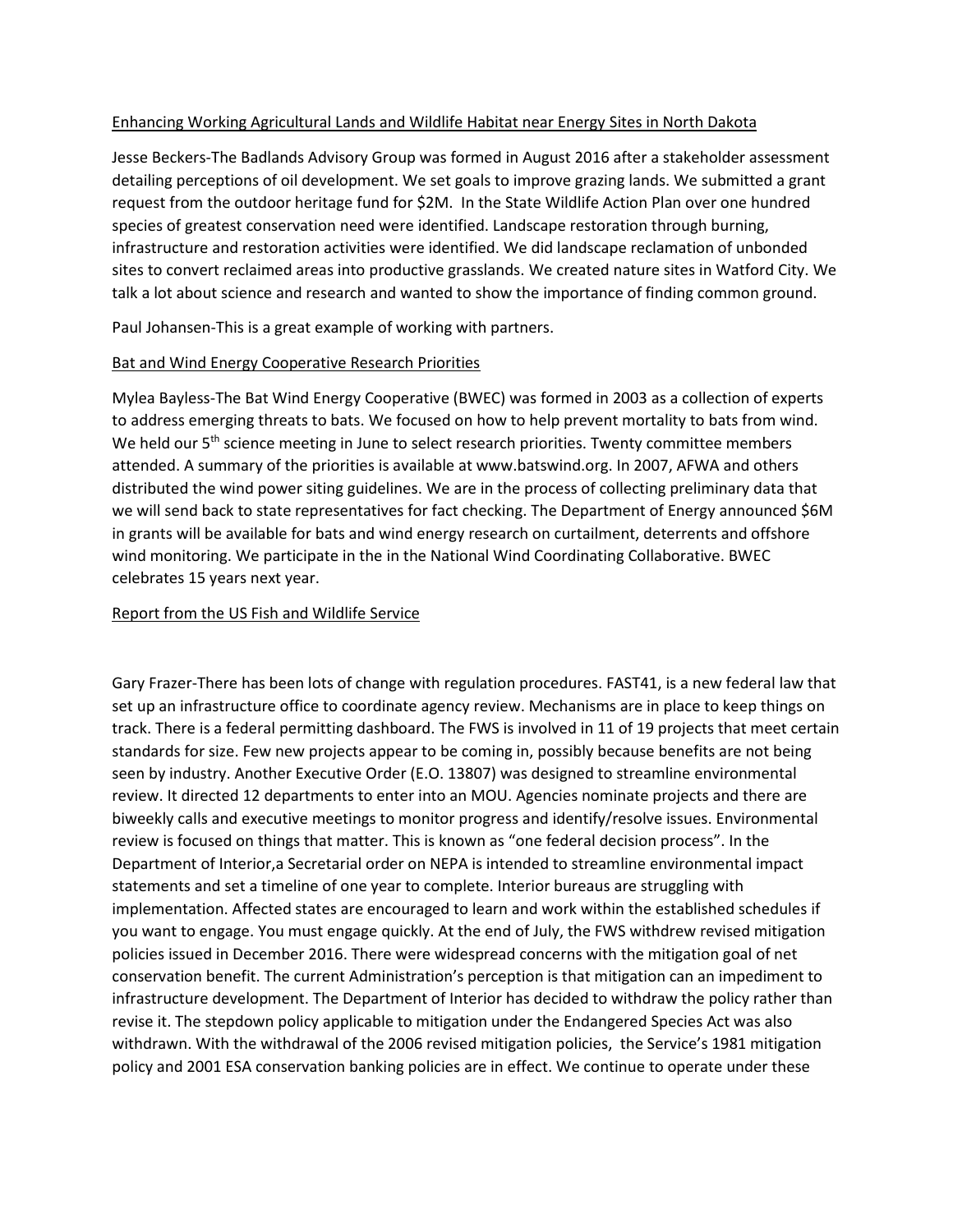longstanding mitigation policies, although they are less current and comprehensive , and states shouldn't over-read into the withdrawal of policies.

Davia Palmeri-Can you give an update on the migratory bird treaty act?

Gary Frazer- The M-opinion established that the FWS has no authority under the Migratory Bird Treaty Act to regulate incidental take of migratory birds. This is being challenged by private organizations and some states. A separate guidance memo clarified to law enforcement and other Service employees as to what activities that may take migratory birds this legal opinion applies to.

Bob Sargent-The Bird Conservation Committee discussed doing an evaluation of state regulations. A handful of states are evaluating if they can beef up their state regulations to compensate for the federal change.

Gary Frazer-Some states did not realize their Attorney Generals were part of the lawsuit challenging the MBTA M-opinion. The FWS will help make determinations but it is a business decision if take is likely and if they want to get a permit. The memo established a standard and the role of the FWS. The FWS only advises if there is potential for take and the standard for how likely take is.

Laura Zebehazy-Is there any chance that proposed ESA changes will be extended?

Gary Frazer-The Department has expressed a firm commitment to finalize these ESA rule revisions without delay.

Sara Quinn-The states should continue to develop relationships with infrastructure folks and engage early during the pre-application phase.

Jennifer Goff-How do you engage in the pre-application process? WGA has a forum.

Paul Johansen-We need to watch this very carefully.

Sara Quinn-Some states have more robust processes, some states not so much.

Jennifer Goff-I want to know what we need to do as a state agency.

Sara Quinn-If I get contacted I don't wait for the NOI. I go to the first meeting.

Gary Fraser-We are working in unchartered waters.

Sara Quinn-The Fast Act is in the surface transportation bill. It mostly addresses surface transportation.

# Georgia Partnerships: Working to Avoid Impacts to At-risk Species during Solar Development

Bob Sargent-Concerns about the impacts on gopher tortoise from solar panels are increasing. Growth of solar energy is exploding in Georgia from 3,000 megawatts to 2.1 million megawatts in five years. The cost of solar is dropping but the percentage of energy generated by solar is still relatively small. Coal use is dropping, and natural gas is increasing. There is more development in the southern part of the state where solar potential is higher. Gopher tortoise range is in the southern part of the state. Habitats used by gopher tortoise are most vulnerable from solar power. Keystone species were petitioned for listing in 2006 but listing was precluded. A final decision will be made by 2022. A candidate conservation agreement is in place for gopher tortoises. The purpose is to take a proactive collective approach to stop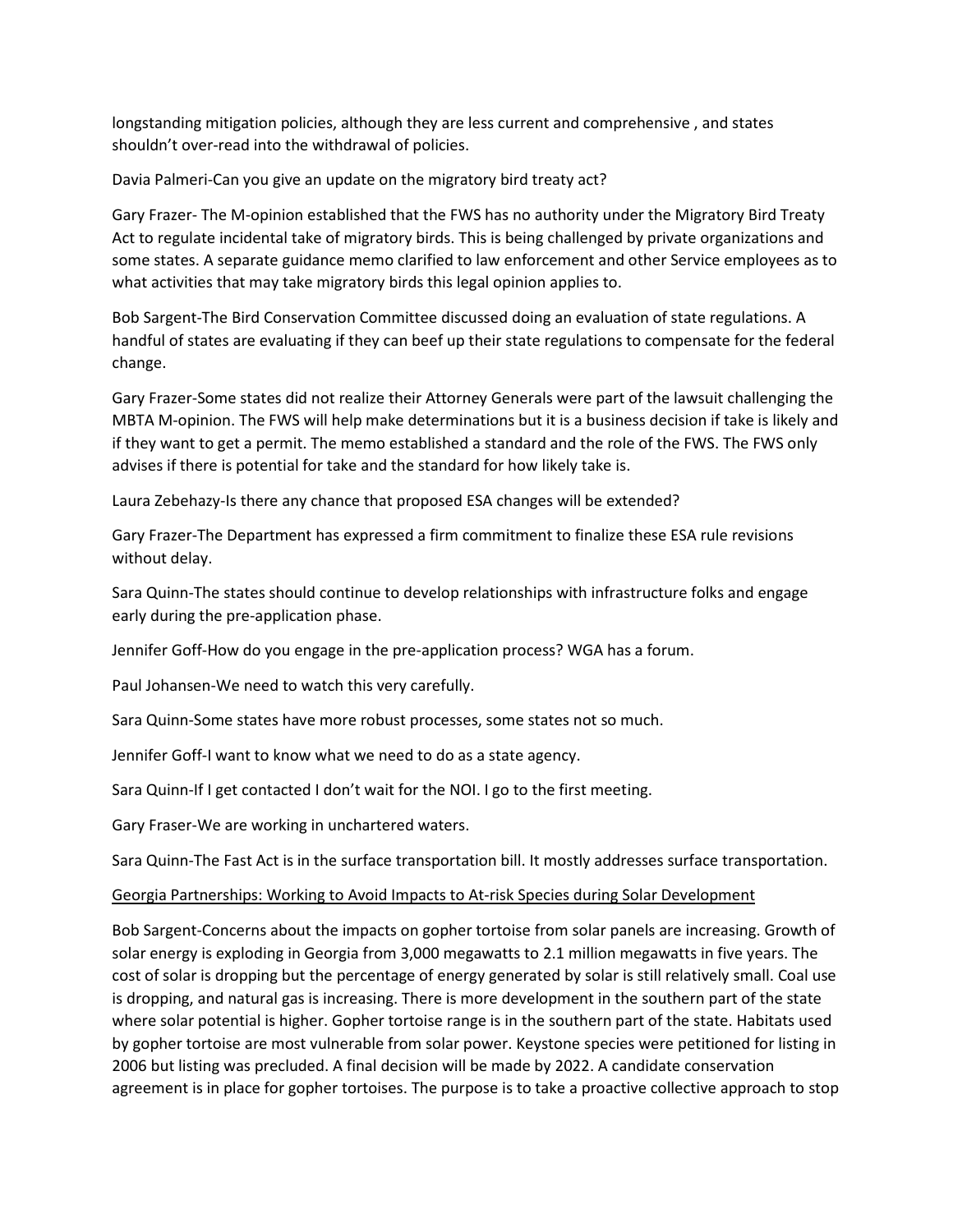the decline across the range. Georgia is trying to establish minimum viable populations. A population must have a minimum of 200 animals. Conservation options include redesign, mitigation and translocation. The agency offers best practices, but most companies lay down gravel. They do expensive digging to remove tortoises and don't translocate. They can move to another site, often on a wildlife management area with early successional habitat. Tortoises have a strong homing instinct and don't stay on site, so fencing is needed. The lack of regulatory guidance makes it easier to build on the landscape instead of roof tops. Companies want to sell to Georgia Power or use best practices and environmental review. Georgia DNR gets to review. If selling energy out of state, there is no RFP or EA so there is no Georgia DNR input. There is less hassle if a company develops in the countryside. The agency is trying build a stronger partnership with the solar energy. Other partnerships include the Gopher Tortoise Council which is proposing to include the gopher tortoise in a CCA. There has been a success story. The largest solar project in the state reduced their footprint and minimized impacts to wetlands and high value wildlife habitat. The survey showed no gopher tortoise burrows.

Dan Kennedy-Who does the survey and are the best management practices on a website.

Bob Sargent-Yes, they are on a website.

Pat Dorsey-Seems odd that there is a lack of regulation of out of state projects. These can have great impacts to wildlife.

Sara Goff-It's important to consider all operation and maintenance activities.

Jennifer Quinn-We are working with utilities to sign agreements to do monitoring

#### Committee Work Plan

Paul Johansen-Are there any tasks/activities that the committee should consider taking on in the future?

Steve Holmer-Have you considered doing an analysis of impacts from different types of renewable energy. Distributed solar is increasing and seems less impactful.

Sara Goff-California may be a source of information on impacts of solar on wildlife because they evaluate solar projects.

Christian Newman-I'm looking for ideas to pitch to energy companies to reduce impacts to wildlife.

Paul Johansen-This has been an Interesting discussion. I appreciate the speakers and the great questions. I would like to recognize Keith Sexton again for his work.

Meeting was adjourned.

#### **Action Items**

There were no action items.

#### **Progress and Opportunities**

There were updates on important topics of interest to the committee

#### **Threats and Emerging Issues Identified**